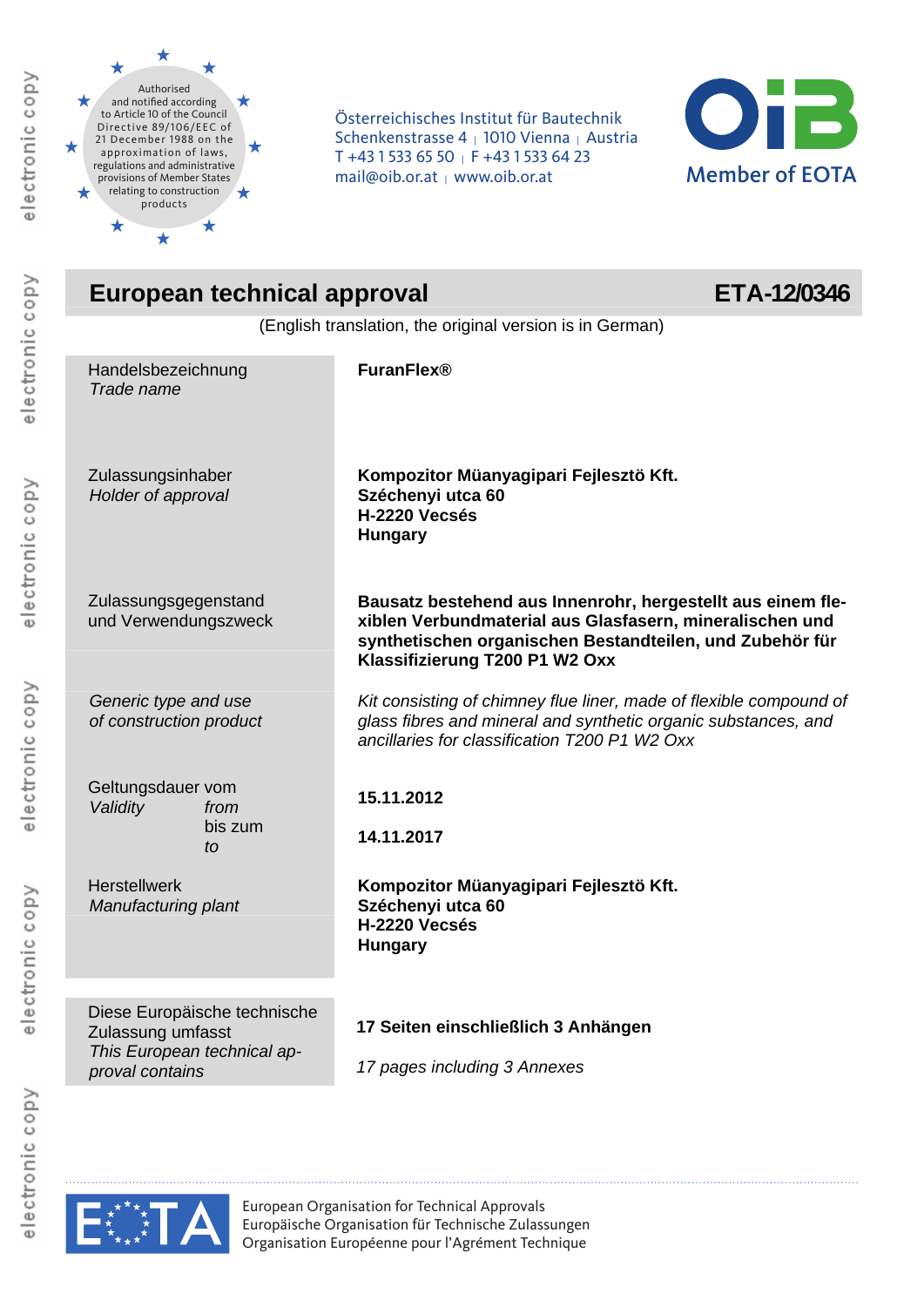

## **I LEGAL BASES AND GENERAL CONDITIONS**

- 1 This European technical approval is issued by the Österreichisches Institut für Bautechnik in accordance with:
	- Council Directive 89/106/EEC of 21 December 1988 on the approximation of laws, regulations and administrative provisions of the Member States relating to construction products<sup>1</sup>, modified by the Council Directive 93/68/EEC of 22 July 19932;
	- Wiener Bauprodukte- und Akkreditierungsgesetz, LGBl. für Wien Nr. 30/1996, geändert durch das Gesetz LGBl. für Wien Nr. 24/2008, zuletzt geändert durch das Gesetz LGBl. für Wien Nr. 08/2012;
	- Common Procedural Rules for Requesting, Preparing and the Granting of European technical approvals set out in the Annex of Commission Decision 94/23/EC3.
- 2 The Österreichisches Institut für Bautechnik is authorised to check whether the provisions of this European technical approval are met. Checking may take place in the manufacturing plant. Nevertheless, the responsibility for the conformity of the products to the European technical approval and for their fitness for the intended use remains with the holder of the European technical approval.
- 3 This European technical approval is not to be transferred to manufacturers or agents of manufacturers other than those indicated on page 1, or manufacturing plants other than those indicated on page 1 of this European technical approval.
- 4 This European technical approval may be withdrawn by the Österreichisches Institut für Bautechnik, in particular after information by the Commission on the basis of Article 5 (1) of Council Directive 89/106/EEC.
- 5 Reproduction of this European technical approval including transmission by electronic means shall be in full. However, partial reproduction can be made with the written consent of the Österreichisches Institut für Bautechnik. In this case partial reproduction has to be designated as such. Texts and drawings of advertising brochures shall not contradict or misuse the European technical approval.
- 6 The European technical approval is issued by the approval body in its official language. This version corresponds to the version circulated within EOTA. Translations into other languages have to be designated as such.

 $\overline{\Phi}$ 

electronic copy

 $\overline{a}$ Official Journal of the European Communities N° L 40, 11.2.1989, p. 12

<sup>&</sup>lt;sup>2</sup> Official Journal of the European Communities N° L 220, 30.8.1993, p. 1

<sup>&</sup>lt;sup>3</sup> Official Journal of the European Communities N° L 17, 20.1.1994, p. 34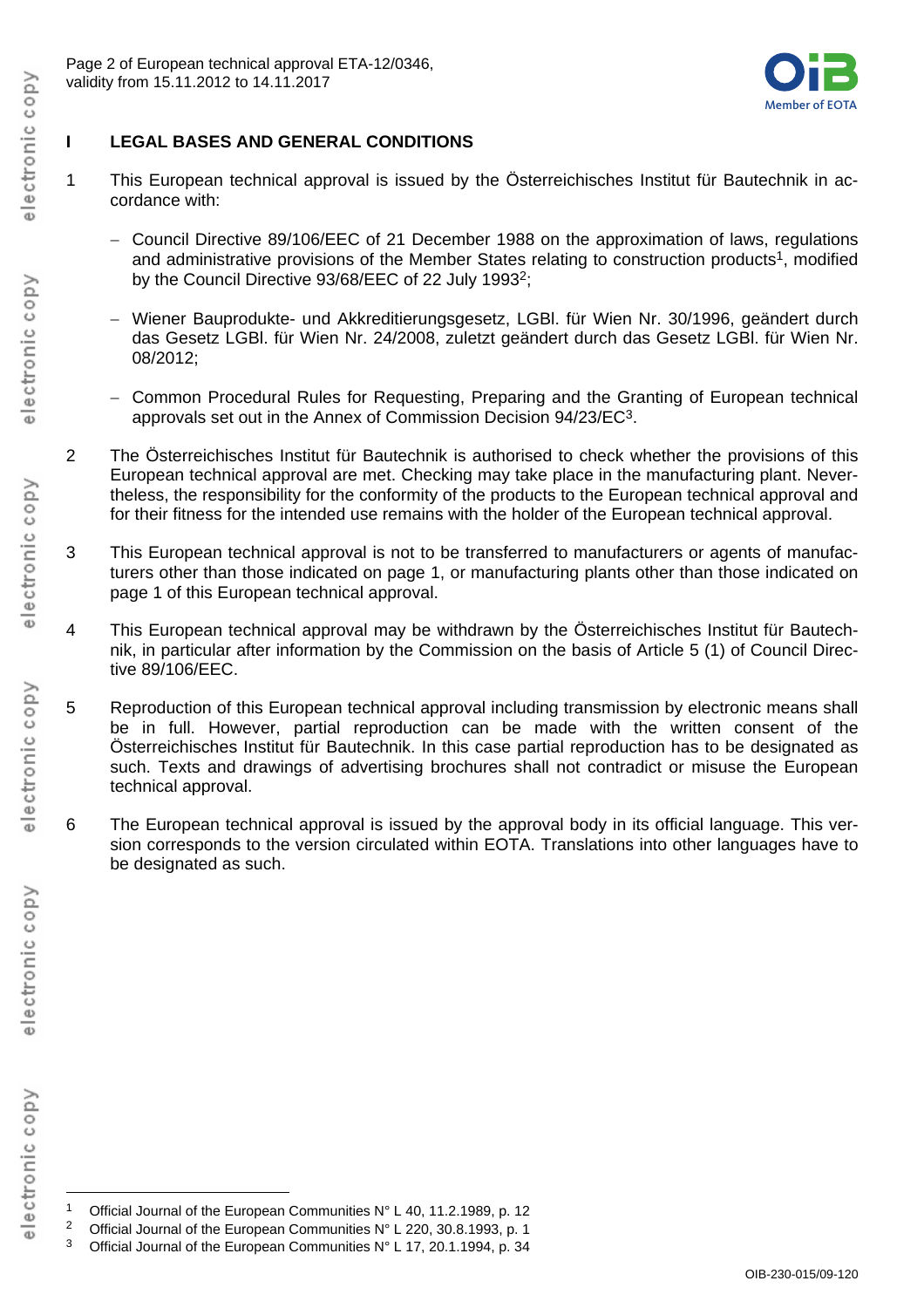

## **II SPECIFIC CONDITIONS OF THE EUROPEAN TECHNICAL APPROVAL**

#### **1 Definition of product and intended use**

### **1.1 Definition of product**

**FuranFlex®** is a kit for renovation and adaptation of existing chimneys. It is a flue liner made of glass fibres, mineral and organic substances, whereas the delivered kit comprises additional elements (fittings, cleaning and inspection doors, spacers, condensate collector). The basic material of the liner **FuranFlex®** is glass fibre reinforced thermosetting resin, a so-called composite material. The flexible flue liner is put in an existing outer wall of a chimney on site. During installation the hardening process of the flue liner is taking place by means of special heat treatment and using specific devices for this process (see also clause 4.2 in this ETA).

The kit consists of the following components:

- flue liner **FuranFlex®** (consisting of outer textile and basic composite) with a internal nominal size of 0,08 m up to 1,1 m (in terms of diameter) and related perimeter when cross section differs from circle)
- metallic fittings
- cleaning and inspection doors (except the condensate is lead to the outside by means of connecting flue pipe and instead of a cleaning door direct access is provided from the outside)
- condensate collector
- spacers (optional), made of spiral rings of metal
- closing devices (optional)
- elastomeric seals

**FuranFlex®** is a kit, working under wet/dry conditions, with corrosion resistance class 2 according to EN 1443, clause 4.5, operating under positive/negative pressure and a working temperature class T 200 according to EN 1443, clause 4.2. The distance to burnable materials, to be indicated by "Oxx", is depending on the design situation, depicted in Annex 1 of this ETA, and is detailed in clause 2.1.2.1 in this ETA.

Drawings of **FuranFlex®** and its components are given in Annex 2.

#### **1.2 Intended use**

**FuranFlex®** is used for renovation or adaptation of existing chimneys, whereas for classification of resistance to fire from outside to outside the conditions for the existing outer wall apply. The design situations for which the product is to be used are depicted in Annex 1 of this ETA.

**FuranFlex®** can be used for vertical and non-vertical installation, whereas a value of 45° is considered as maximum allowable inclination.

Note: The maximum allowable change in direction is also subject to national regulations in concerned Member State of destination, if any.

The use is related to:

- Chimneys with one heating appliance for corrosion resistance classes 1 and 2 according to EN1443, whereas for corrosion resistance class 2 natural wood is excluded.
- Chimneys serving more than one heating appliance (optional) in case of chimneys for roomsealed appliances for N1 according to design situation no. 2, depicted in Annex 1 of this ETA, for concentric air flue configuration and corrosion resistance classes 1 and 2 according to EN 1443, whereas for this situation a change in the direction of the chimney kit is not applicable. For corrosion resistance class 2 natural wood is excluded.

Note: Applicability depending on national regulations in concerned Member State of destination (e.g. restriction of applicability in respect to possible fuel types and related provisions).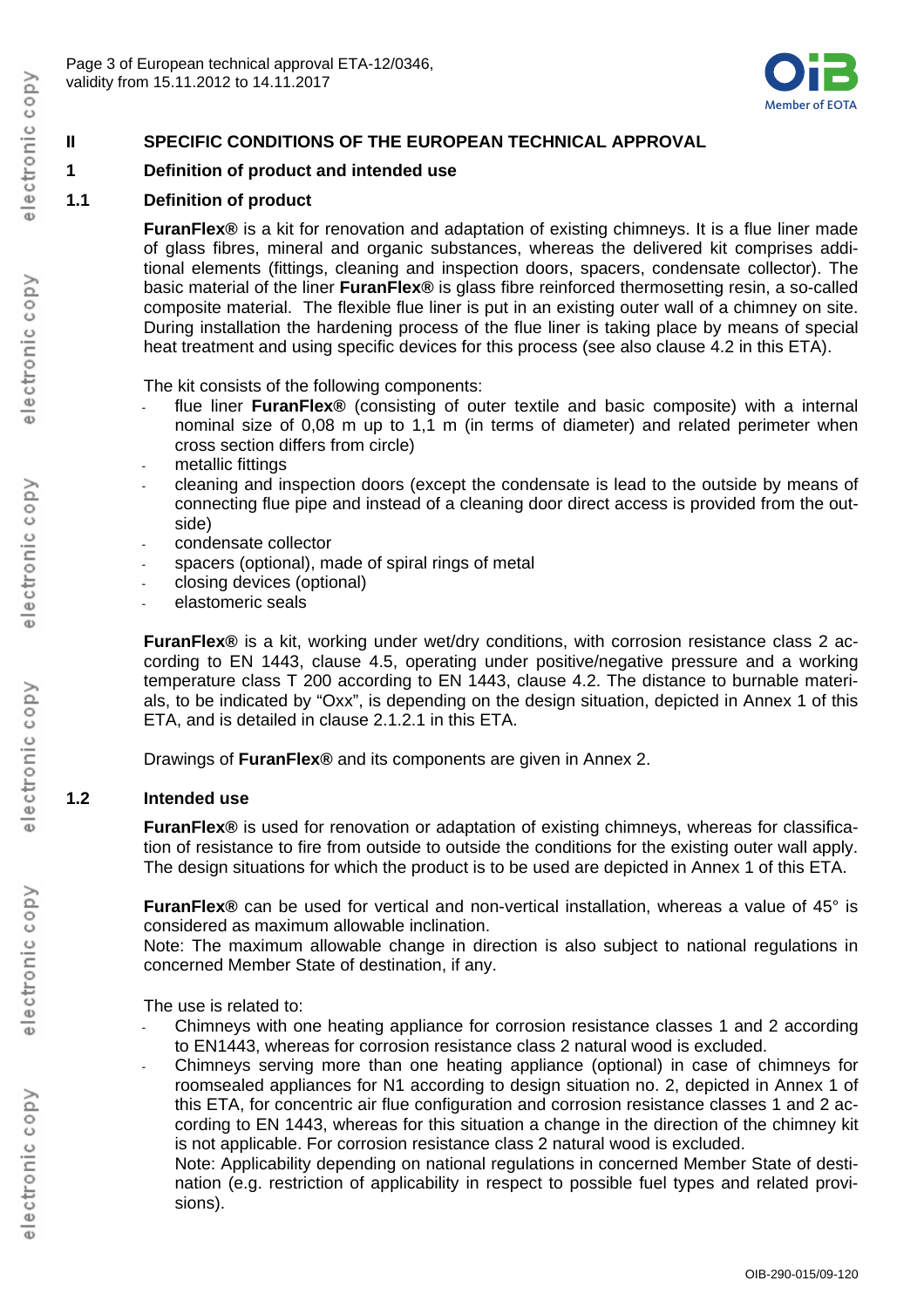

The provisions made in this European technical approval are based on an assumed intended working life of **FuranFlex®** for the intended use of 15 years, provided that the kit is subject to appropriate use and maintenance. The indications given on the working life cannot be interpreted as a guarantee given by the producer or the approval body, but are to be regarded only as a means for choosing the appropriate product in relation to the expected, economically reasonable working life of the works.

### **2 Characteristics of product and methods of verification**

### **2.1 Characteristics of assembled system**

2.1.1 Safety in case of fire (ER 2)

Resistance to fire from external to external is related to the performance of the outer wall and, therefore, not subject of this ETA. Classification shall be done based on individual installation situation according to the concerned national regulations, if requested.

- 2.1.1.1 Resistance to fire from internal to external (sootfire resistance) Resistance to fire from internal to external: "O".
- 2.1.1.2 Reaction to fire of the assembled kit

NPD (No performance determined).

Due to the absence of a harmonized verification method, reaction to fire of the assembled kit shall be declared in accordance with national provisions, if any.

- 2.1.2 Hygiene, health and environment (ER 3)
- 2.1.2.1 Thermal performance

*Design situation no. 1 according to Annex 1 of this ETA:*  T200 P1\* W2 O40 (Verification according to EN 13216-1) based on boundary conditions stated in table 1 of this ETA.

*Design situation no. 2 according to Annex 1 of this ETA with ventilation:*  T200 P1\* W2 O00 (Verification according to EN 13216-1) based on boundary condition for the outer wall of a thermal resistance of the system-chimney of  $\geq 0.08$  m<sup>2</sup>K/W and related internal nominal diameter  $= 0.2$  m.

*Design situation no. 2 according to Annex 1 of this ETA without ventilation:*  T200 P1\* W2 O40 (Verification according to EN 13216-1) considering boundary conditions stated in table 1 of this ETA.

*Design situation no. 3 according to Annex 1 of this ETA:*  T200 P1\* W2 O00 (Verification according to EN 13216-1) for double wall chimneys with thermal resistance of R>= 0,35 m<sup>2</sup> K/W. T200 P1\* W2 O100 (Verification according to EN 13216-1) for single wall chimneys.

\*) Acceptance depending on the individual legal situation in the Member State of destination.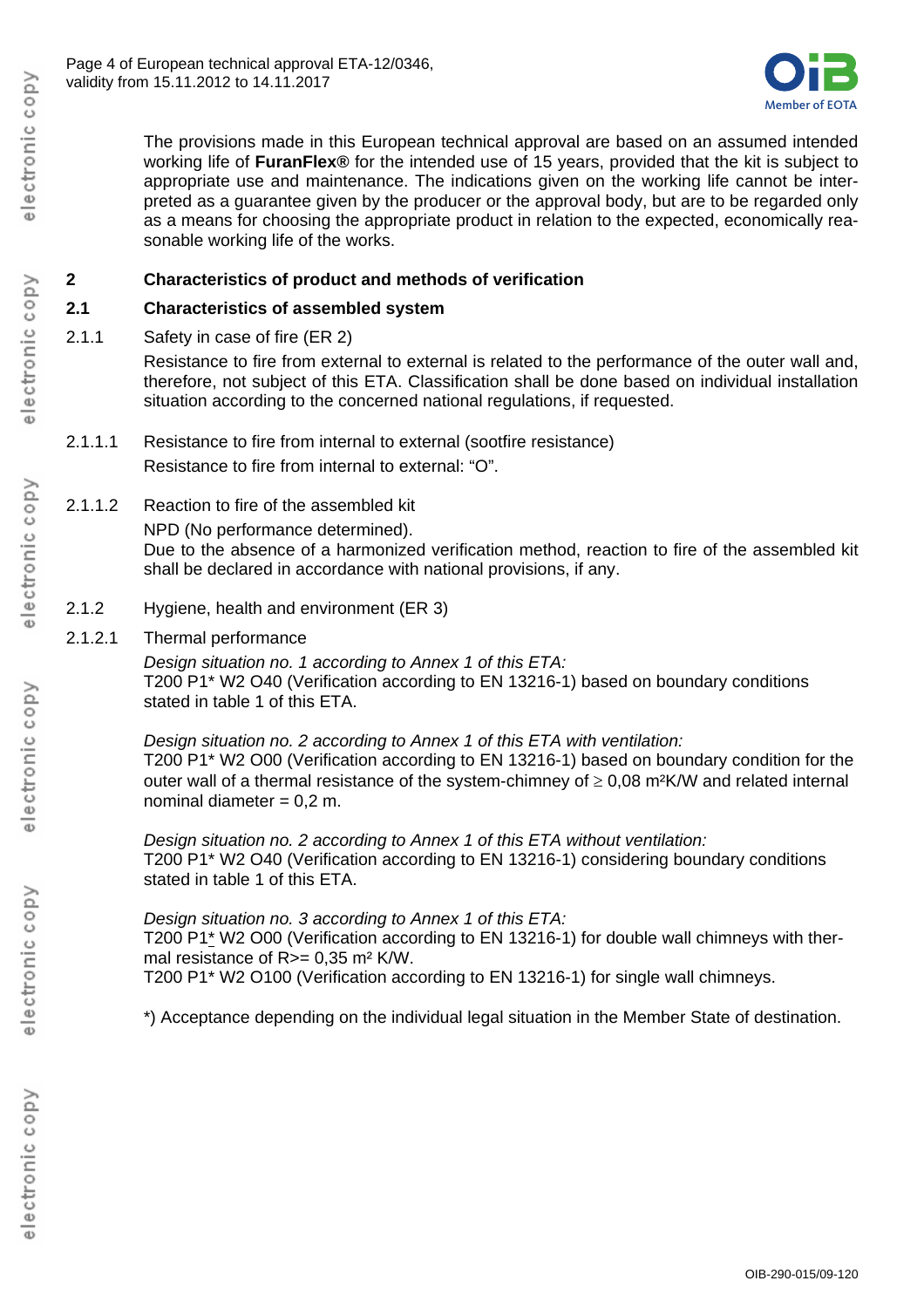

Table 1: Reference scenario used for outer wall for classification of **FuranFlex®** for renovation/adaptation of existing chimneys

| Thermal resistance of the<br>system-chimney [m <sup>2</sup> K/W] | Thickness of outer wall<br>/m | Internal nominal diameter<br>[m] |
|------------------------------------------------------------------|-------------------------------|----------------------------------|
| $\geq 0.09$                                                      | $\ge 0.115$                   | $\leq 0.35$                      |
| $\ge 0.12$                                                       | $\ge 0.115$                   | $\leq 0.65$                      |
| $\ge 0.15$                                                       | $\ge 0.115$                   | $\leq 1.40$                      |

#### 2.1.2.2 Gas tightness/leakage

Gas tightness/leakage according to EN 13216-1 of the assembled system is classified as pressure class P1 according to EN 1443, table 5.

Due to the fact that the **FuranFlex®** according to this ETA is used with seals, the pressure class P1 is covering pressure class N1, where required.

#### 2.1.2.3 Flow resistance

The flow resistance of the flue liner **FuranFlex®** is declared as mean roughness r = 0,0005 m. For non-vertical installation for a maximum value for inclination of 45° the flow resistance of the flue liner is declared with a  $\zeta$ -value = 0,86.

The flow resistance of the fittings is in conformity with the values given in EN 13384-1, table B.8, figure 5.

As overflow opening for products according to this ETA only a T-element made of metal with a –value as given in figure 5 of EN 13384-1, table B.8, is to be used, where relevant.

### 2.1.2.4 Thermal resistance

Table 2: Thermal resistance values for different design situations for **FuranFlex®** 

| Internal nominal<br>size in terms of<br>diameter | Design situations ac-<br>cording to Annex 1 of<br>this ETA     | Result                    | <b>Thermal Resistance</b><br>Ryy |
|--------------------------------------------------|----------------------------------------------------------------|---------------------------|----------------------------------|
|                                                  | no. 1a                                                         | $0,11 \text{ m}^2$ K/W    | R <sub>11</sub>                  |
|                                                  | no. 1b                                                         | NPD <sup>1</sup>          |                                  |
| $0,20 \; m$                                      | no. 2 (with ventilation)                                       | $0,13$ m <sup>2</sup> K/W | R <sub>13</sub>                  |
|                                                  | no. 2 (without ventila-<br>tion)                               | $0,14$ m <sup>2</sup> K/W | R <sub>14</sub>                  |
| $\overline{ }$                                   | no. 3 (with thermal in-<br>sulation of thickness =<br>$25$ mm) | 0,40 m <sup>2</sup> K/W   | R40                              |

 $1)$  NPD: No performance determined

The thermal resistance Ryy is evaluated for the internal diameter of 0,20 m for flue liner **FuranFlex®** with a thermal conductivity  $\lambda = 0.27$  W/mK and a thickness of 0,00216 m, as an representative installation situation. Depending on the individual installation situation, the concerned thermal resistance Ryy values are to be calculated for the concerned internal diameter, depending on the concerned design situation.

### 2.1.2.5 Condensate resistance and durability against chemicals and corrosion

The **FuranFlex®** kit according to this ETA is used with seals (see clause 1.1 in the ETA), whereas the pressure class P1 is to be applied for the design. This means that the condition for condensate resistance is valid for pressure class N1 as well. The durability against chemicals and corrosion is covered by clause 2.2 in this ETA. Therefore, the corrosion resistance of the assembled system is classified as class "W".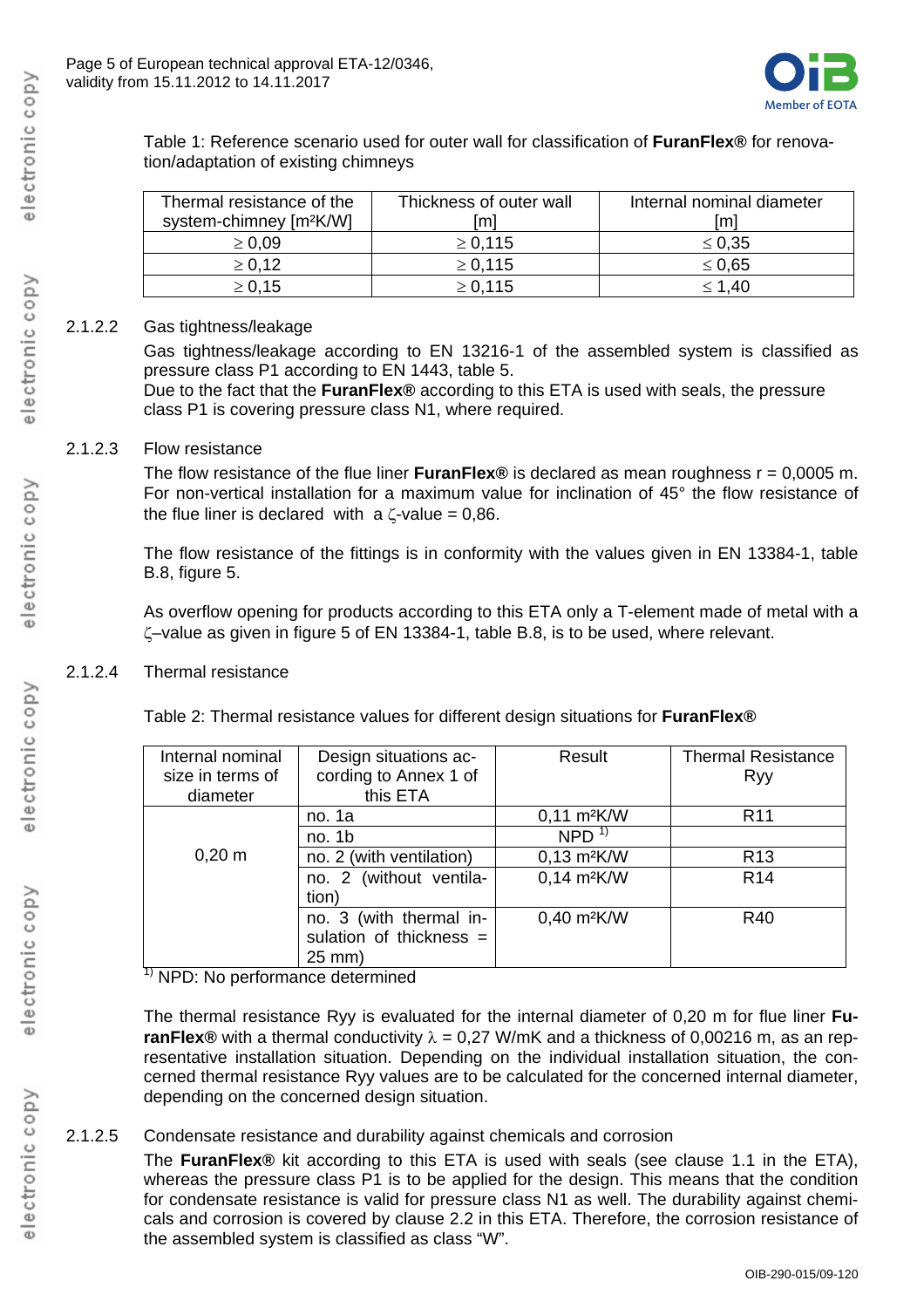

### 2.1.2.6 Release and/or content of dangerous substances

Regarding the release of dangerous substances of the rigid flue liner **FuranFlex®** a declaration was made by the manufacturer. According to this declaration the product contains a certain amount of total volatile organic compound (TVOC) and formaldehyde.

Regarding the content of dangerous substances relevant information is given in the product information data sheet referred to the flue liner **FuranFlex®** before hardening, provided by the manufacturer and laid down in the technical documentation, deposited with the approval body Österreichisches Institut für Bautechnik.

The detailed information shall be made available on request and may be subject of individual assessment according to the regulations in the concerned Member States of destination, if any.

Regarding release and content of dangerous substances for the metallic components and seals, indicated in clauses 2.2.2 to 2.2.6 in this ETA, the concerned declarations according to the related technical specifications apply.

With respect to the potential release of dangerous substances during hardening in the installation procedure on site the declaration, made by the manufacturer, referring to the determined exposure (mg/m<sup>3</sup>) of the parameters phenol, formaldehyde and furans for the initial phase of polymerisation and for the final phase of polymerisation, is included in the information date sheet mentioned above. According to this declaration there is a certain amount of release of phenol and formaldehyde during the hardening procedure. The detailed information shall be made available on request and may be subject of individual assessment according to the regulations in the concerned Member States of destination, if any.

Further analyses have been done for temperatures higher than the operating temperature. The results are laid down in the technical documentation, deposited with the approval body Österreichisches Institut für Bautechnik. The concerned information shall be provided by the manufacturer on request and may be subject of individual assessment according to the regulations in the concerned Member States of destination, if any.

2.1.2.7 Thermal and fluid dynamic characteristics of chimneys serving more than one heating appliance

> The intended use serving more than one heating appliance is only relevant for design situation no. 2 according to Annex 1 of this ETA and is restricted to class N1 for concentric air flue configuration and corrosion resistance classes 1 and 2 according to EN 1443. For this intended use a change in the direction of the chimney kit is not allowed. For corrosion resistance class 2 natural wood is excluded.

> In case **FuranFlex®** should be used for serving more than one heating appliance, the assessment shall be carried out for each individual application, taking into account the conditions stated below:

- Number of heating appliances (to be foreseen in the installation)
- Performance of heating appliance
- Conditions for the heating appliances (e.g.  $CO<sub>2</sub>$  concentration, leakage rate)
- Guidance on proper closing devices for openings not in use
- Overflow openings (type)
- Minimum height above highest heating appliance
- Length of connecting flue pipe
- Elements for covering, including those for air supply, specified in EN 13384-1

For the verification by means of calculation EN 13384-2 applies.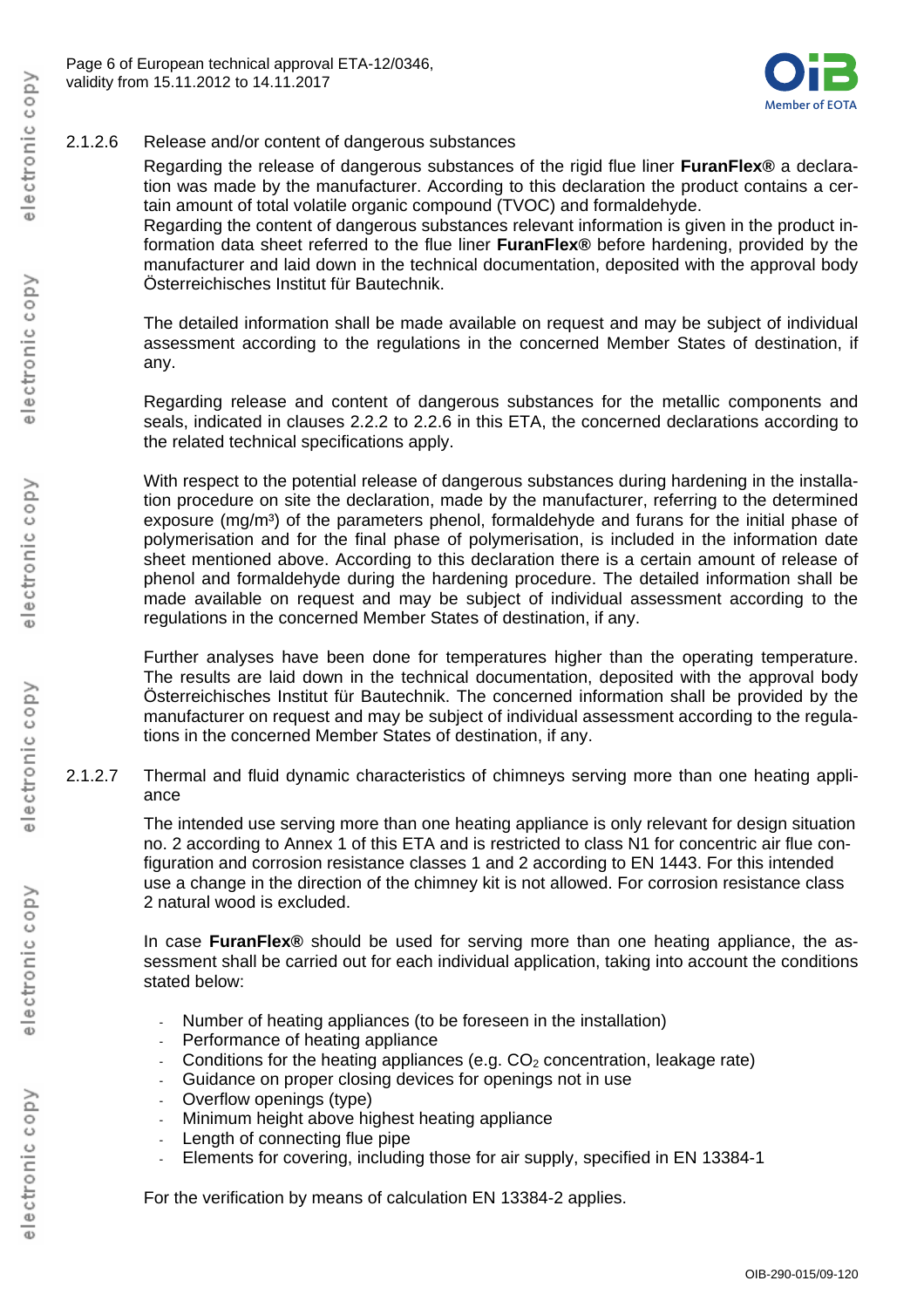

The applicability is depending on national regulations in concerned Member State of destination (e.g. restriction of applicability in respect to possible fuel types and related provisions).

- 2.1.3 Safety in use (ER 4)
- 2.1.3.1 Maximum height

Maximum allowable height for vertical installation (design situation no. 2 according to Annex 1 of this ETA): 138 m.

*Note: Less severe design situations may result in another maximum height of the kit* 

Maximum allowable height in case of non-vertical installation, including the section, above the non-vertical section: 35 m.

Maximum allowable inclination for non-vertical installation: 45 °.

- 2.1.3.2 Freeze thaw resistance The flue liner **FuranFlex®** is freeze thaw resistant according to EN 14297, table 1.
- 2.1.3.3 Durability against UV-radiation The flue liner **FuranFlex®** is durable against UV radiation according to EN 14471.

### **2.2 Characteristics of the components**

2.2.1 Flue liner **FuranFlex®**

The components of the flue liner **FuranFlex®** and its composition are confidential4 and are deposited with the approval body Österreichisches Institut für Bautechnik.

For the flue liner **FuranFlex®** its durability has been assessed with respect to the long term resistance to thermal load, the resistance against corrosion, the resistance to wet/dry cycling (for classification "W" relevant) and its long-term compatibility with ancillaries (made of metal).

Regarding "Reaction to fire" **FuranFlex®** is to be classified as class B - s1, d0 according to EN 13501-1.

2.2.2 Spacer

The spacers are made of stainless steel. The mechanical property of the element is defined by its free length, the diameter of the wires and of the spring and the tensile force of the required shape and is laid down in the technical documentation, deposited with the approval body Österreichisches Institut für Bautechnik.

Regarding "Reaction to fire" the spacers are to be classified as class A1 according to EN 13501-1.

2.2.3 Seal

The elastomeric seals used are to be in accordance with EN 14241-1, verified in conjunction with the relevant technical documentation for the concerned metallic elements according to EN 1856-1 and EN 1856-2 for pressure class P1. Details are laid down in the technical documentation, deposited with the approval body Österreichisches Institut für Bautechnik

The performance characteristic "reaction to fire" is to be classified as class F according to EN 13501-1.

 $\overline{a}$ 

<sup>&</sup>lt;sup>4</sup> The technical documentation of this European technical approval has been deposited with the Österreichisches Insitut für Bautechnik and, as far as relevant for the tasks of the approved body involved in the attestation of conformity procedure, is handed over to the approved body.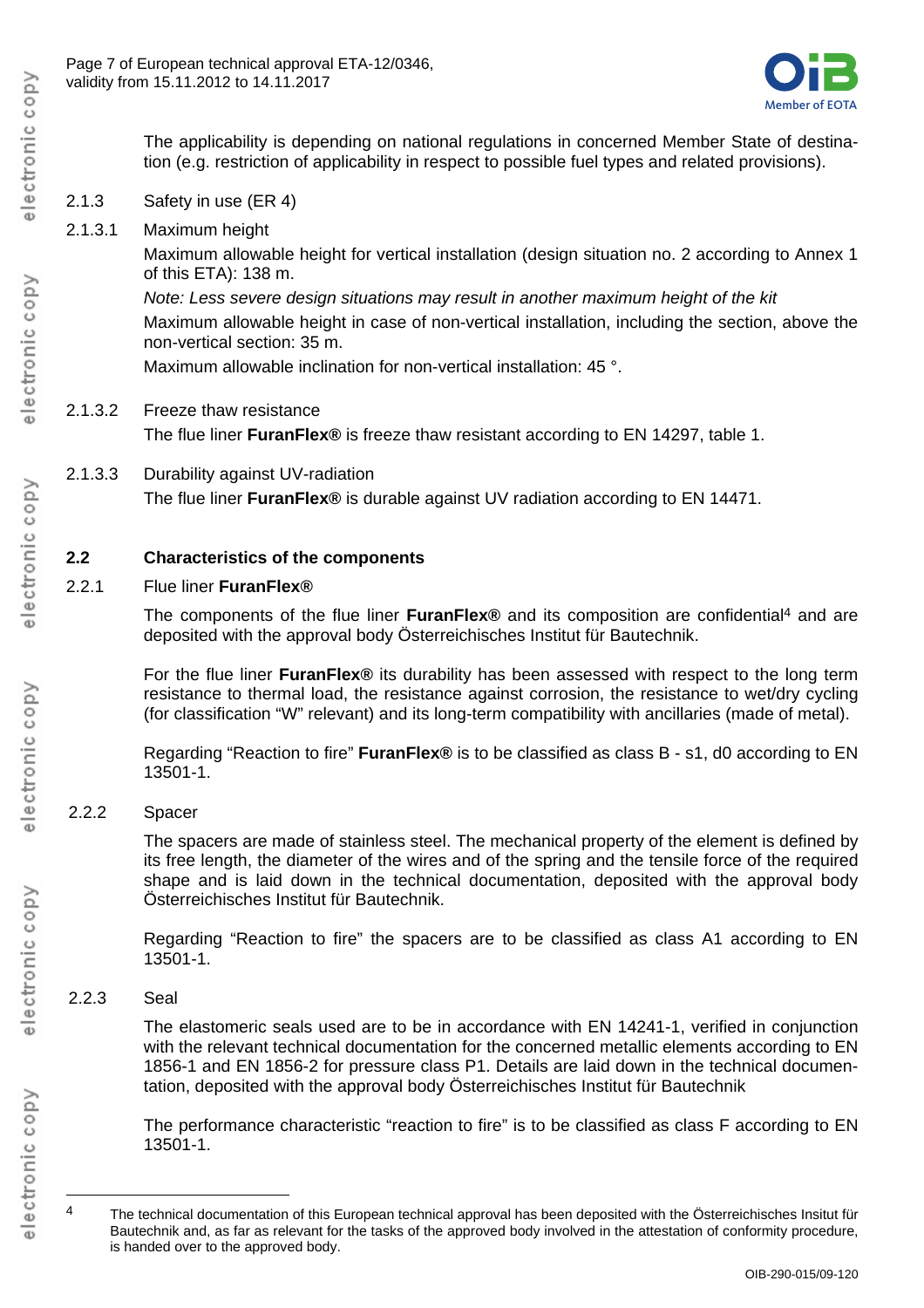

### 2.2.4 Metallic fitting and metallic cleaning and inspection door

For the metallic fittings EN 1856-1 and EN 1856-2 apply. The relevant information is laid down in the technical documentation, deposited with the approval body Österreichisches Institut für Bautechnik.

Regarding "Reaction to fire" the metallic fittings and metallic cleaning and inspection doors are to be classified as class A1 according to EN 13501-1.

For the metallic fittings and metallic cleaning and inspection doors, to be assessed together according to EN 1856-1,-2, their use for **FuranFlex®** for classification "W" is restricted to designation V2 according to EN 1856-1, clause 6.7.

For the cleaning and inspection doors to be used for the flue liner **FuranFlex®** EN 1856-1 and EN 1856-2 apply for all design situations, depicted in Annex 1 of this ETA.

For the cleaning and inspection doors to be used for outer walls of the kit **FuranFlex®** EN 1856-1 and EN 1856-2 apply for design situation no.3, depicted in Annex 1 of this ETA. For the design situations no. 1 and no. 2 the cleaning and inspection doors shall conform to the level of performance for leakage rate and surface temperature as given in EN 13063-2 for the concerned classification. Alternatively, for all design situations the cleaning and inspection door for the outer wall shall conform to available national provisions in the Member State of destination, as far as laid down in the technical documentation and accompanying the CE marking. This is laid down in the installation manual. The technical documentation is deposited with the approval body Österreichisches Institut für Bautechnik.

Metallic fittings and cleaning and inspection doors for the flue liner are to be assessed together for the use according to this ETA.

2.2.5 Closing devices (to be used in case of serving more than one heating appliance)

Technical specifications as given for cleaning and inspection doors apply.

2.2.6 Condensate collector made of metal

The condensate collector shall correspond to EN 1856-1 and EN 1856-2 respectively.

Regarding "Reaction to fire" the metallic condensate collector is to be classified as class A1 according to EN 13501-1.

*Note: For the use of siphon, where relevant (e.g. use of the kit with positive operating pressure), national regulations, if any, apply.* 

### **2.3 Methods of verification**

The assessment of the fitness of **FuranFlex®** for the intended use was undertaken according to the CUAP (Common Understanding of Assessment Procedure) for "Kit consisting of chimney flue liner, made of glass fibres, mineral and organic substances and ancillaries", ETA request No 08.02/25, version May 2012.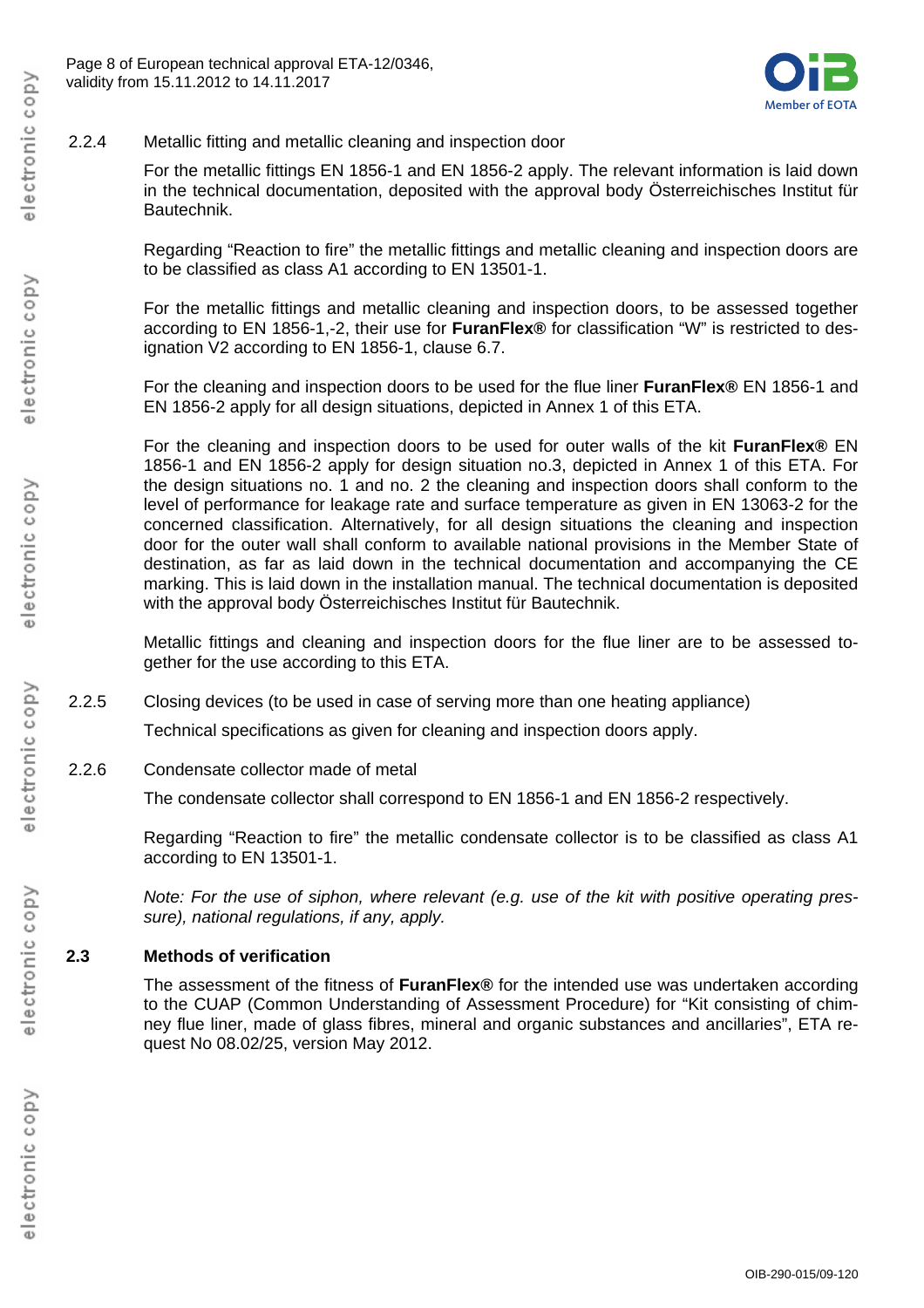

## **3 Evaluation of conformity and CE marking**

## **3.1 Attestation of conformity system**

According to the decision 95/467/EC of the European Commission5, amended by the Commission Decision 2001/596/EC<sup>6</sup> and 2002/592/EC<sup>7</sup> and 2010/679/EC<sup>8</sup>, system 2+ of attestation of conformity applies.

In addition, with regard to reaction to fire and referred to the components of the kit, system 1-3-4 of attestation of conformity applies<sup>9</sup>. Considering reaction to fire for the components no stage in the production process has been identified as that which results in a change of the reaction to fire classification of the components. Consequently, system 3 and 4 of attestation of conformity applies.

Regarding "Reaction to fire" of the kit, referred to Commission decision 2010/679/EC, it is referred to clause 2.1.1.2 in this ETA.

This system 2+ of attestation of conformity is defined as follows:

System 2+: Declaration of conformity of the product by the manufacturer on the basis of:

- (a) Tasks for the manufacturer
	- (1) Initial type-testing of the product (except reaction to fire)
	- (2) Factory production control
	- (3) Testing of samples taken at the factory by the manufacturer in accordance with a prescribed test plan10
- (b) Tasks for the notified body
	- (4) Certification of factory production control on the basis of:
		- Initial inspection of factory and of factory production control
		- Continuous surveillance, assessment and approval of factory production control
	- (5) ITT for reaction to fire of flue liner according to system 3

## **3.2 Responsibilities**

- 3.2.1 Tasks of the manufacturer
- 3.2.1.1 Factory production control

The manufacturer shall exercise permanent internal control of production. All the elements, requirements and provisions adopted by the manufacturer shall be documented in a systematic manner in the form of written policies and procedures. This production control system shall insure that the product is in conformity with this European technical approval.

The manufacturer shall only use materials stated in the technical documentation<sup>11</sup> of this European technical approval.

In the framework of factory production control the manufacturer carries out tests and controls in accordance with the control plan12 which is fixed with this European technical approval.

ectronic copy

 $\overline{\Phi}$ 

 $\overline{a}$ 

<sup>5</sup> Official Journal of the European Communities L 268/29 of 10.11.1995

<sup>6</sup> Official Journal of the European Communities L 209/33 of 2.8.2001

<sup>7</sup> Official Journal of the European Communities L 192/57 of 20.7.2002

<sup>8</sup> Official Journal of the European Communities L 292/55 of 08.11.2010

Letter of EC dated 12 January 2010

<sup>&</sup>lt;sup>10</sup> The prescribed test plan is part of the control plan.

<sup>&</sup>lt;sup>11</sup> The technical documentation of this European technical approval has been deposited at the Österreichisches Institut für Bautechnik and, as far as relevant for the tasks of the approved body involved in the attestation of conformity procedure, is handed over to the approved body.

<sup>12</sup> The control plan, related to the manufacturing plant, has been deposited at the Österreichisches Institut für Bautechnik and is handed over only to the approved body involved in the attestation of conformity procedure.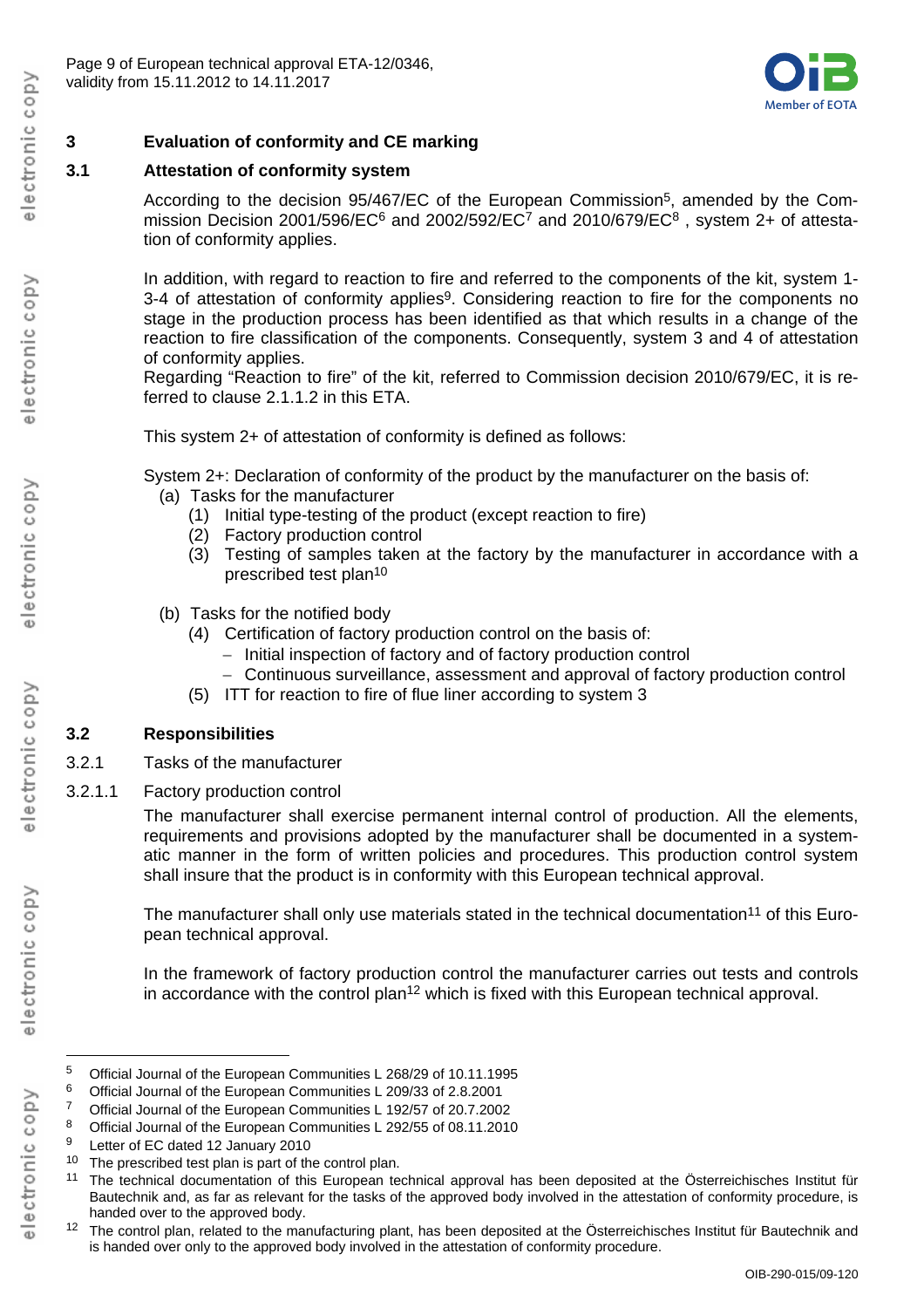

Details of the extent, nature and frequency of testing and controls to be performed within the factory production control correspond to this control plan which is part of the technical documentation of this European technical approval.

The results of factory production control are recorded in checklists signed by the person responsible and are evaluated. The records shall be presented to the approved body involved in continuous surveillance. On request the records must be presented to the Österreichisches Institut für Bautechnik.

#### 3.2.1.2 Other tasks of manufacturer

3.2.1.2.1 Initial type-testing of the product

For initial type-testing the results of the tests performed as part of the assessment for the European technical approval may be used unless there are changes in the manufacture or manufacturing plant. In such cases the necessary initial type-testing has to be agreed between the Österreichisches Institut für Bautechnik and the approved body involved.

3.2.1.2.2 Testing of samples taken at the factory

In the framework of factory production control the manufacturer carries out tests in accordance with the control plan which is fixed with this European technical approval.

Details of the extent, nature and frequency of testing to be performed within the factory production control correspond to this control plan which is part of the technical documentation of this European technical approval.

3.2.1.2.3 Declaration of conformity

When all the criteria of the conformity attestation are satisfied the manufacturer shall make a declaration of conformity.

- 3.2.2 Tasks of notified bodies
- 3.2.2.1 Initial inspection of factory and of factory production control

The approved body shall ascertain that, in accordance with the control plan, the manufacturing plant, in particular personnel and equipment, and the factory production control are suitable to ensure a continuous and orderly manufacturing of the kit according to the specifications given in clause 2 and in the Annex of this European technical approval.

3.2.2.2 Continuous surveillance, assessment and approval of factory production control

The approved body shall visit the factory at least once a year for surveillance of the manufacturer.

It has to be verified that the system of factory production control and the specified manufacturing process are maintained taking into account the control plan.

Continuous surveillance and assessment of factory production control have to be performed according to the control plan.

The results of continuous surveillance shall be made available on demand by the approved body or the Österreichisches Institut für Bautechnik. In cases where the provisions of the European technical approval and the control plan are no longer fulfilled, the certificate of conformity shall be withdrawn.

3.2.2.3 Initial type-testing regarding reaction to fire of the components

For initial type-testing the results of the tests performed as part of the assessment for the European technical approval shall be used unless there are changes in the production line or plant. In such cases the necessary initial-type testing has to be agreed between the approval body and the notified bodies involved.

electronic copy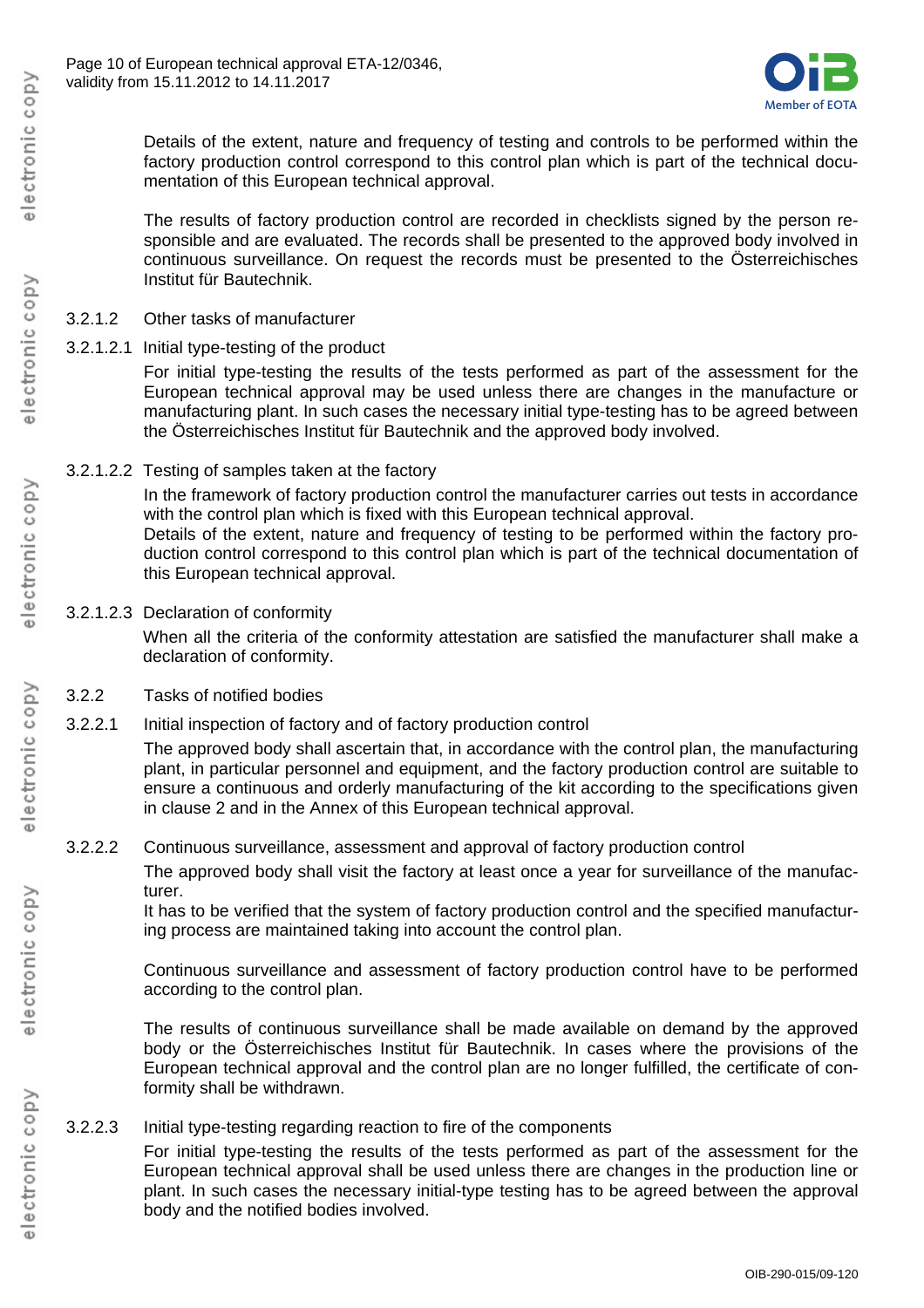

## 3.2.2.4 Certification

When all criteria for conformity attestation are fulfilled the approved body shall issue a certification of conformity of the factory production control.

# **3.3 CE marking**

The letters "CE" shall correspond to the Council Directive 93/68/EEC. The CE marking shall be affixed on the chimney plate<sup>13</sup>.

The CE marking of the chimney kit with flue liner **FuranFlex®** shall be accompanied by the following information:

- the identification number of the notified certification body
- the name and address of the producer (legal entity responsible for the manufacture)
- the last two digits of the year in which the CE marking was affixed
- the number of the EC certificate for the factory production control
- the number of the European technical approval
- description of the product: type of product and intended use
- appropriated designation including:
	- Temperature class
	- Pressure class, whereas the assessment of class P1 allows the declaration of N1 as well
	- Condensate resistance class
	- Corrosion resistance class
	- Sootfire resistance class "O", followed by a distance to combustible materials, depending on the design situation (including related verification method)
	- declaration of the relevant essential characteristics which are:
		- Thermal resistance
		- Compressive strength flue liner
		- Maximum allowable height for vertical installation of the flue liner **FuranFlex®**
		- Maximum allowable height in case of non-vertical installation, including the section above the non-vertical section
		- Maximum allowable inclination for non-vertical installation
		- Flow resistance (friction coefficient/mean roughness)
		- Freeze thaw resistance
		- Classification of reaction to fire for the individual components
		- Classification of reaction to fire the assembled kit: NPD or declaration according to national specification, if any
		- Statement on the presence of dangerous substances, including concentration, if any

#### **4 Assumptions under which the fitness of the product for the intended use was favourably assessed**

### **4.1 Manufacturing**

The flue liner **FuranFlex®** is manufactured in accordance with the provisions of the European technical approval, using the manufacturing processes for manufacturing as identified in the inspection of the manufacturing plant by the approval body and laid down in the technical documentation of this European technical approval.

## **4.2 Installation**

Provisions for proper installation of the kit are given in the installation manual and form part of the technical documentation of this European technical approval and shall be delivered with each kit.

 $\overline{a}$ 

<sup>&</sup>lt;sup>13</sup> A permanent form of identification (chimney plate) shall be provided with the system chimney (see clause 5.3 in this ETA).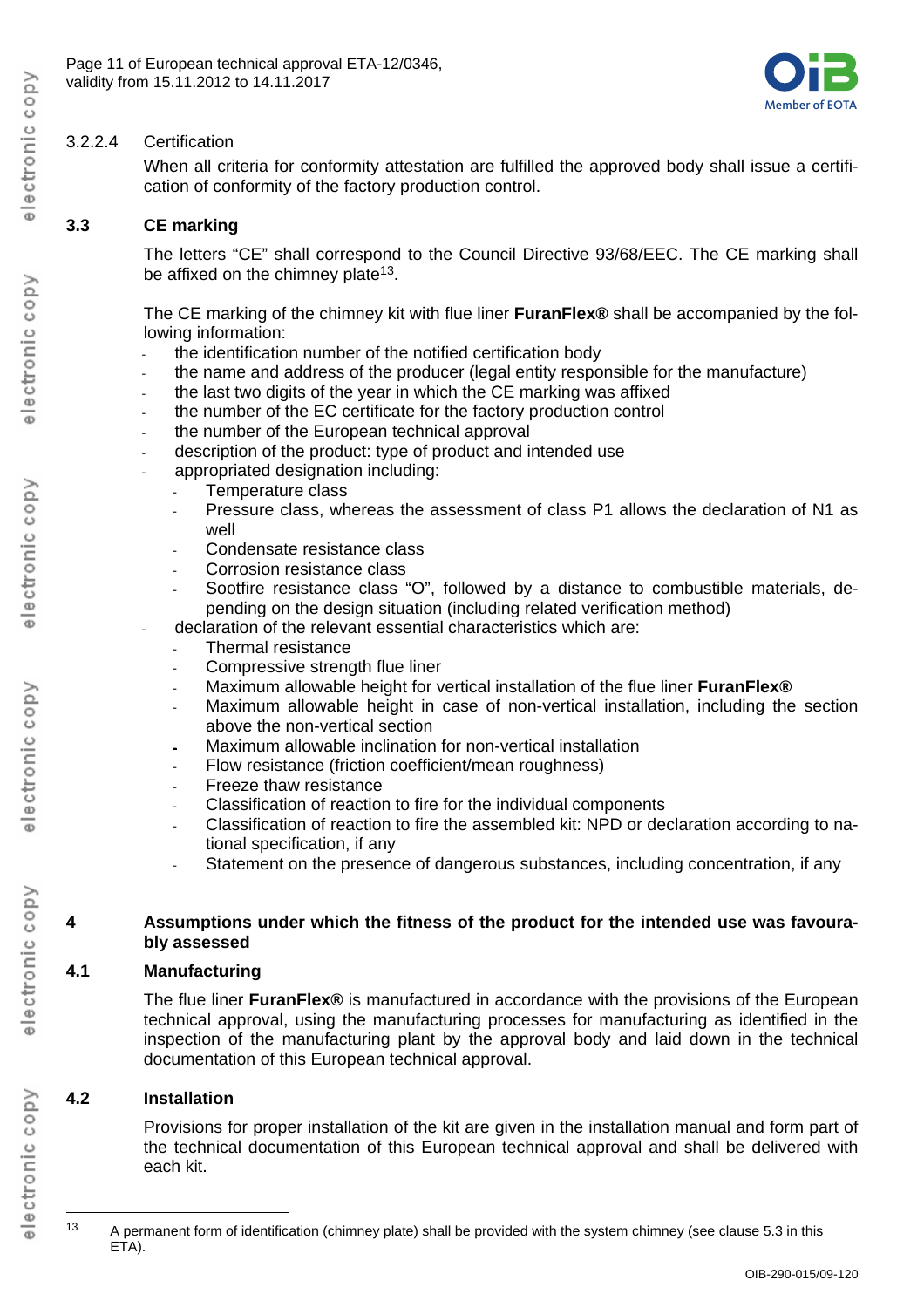

The hardening process of the flexible glass fibre reinforced composite material is taking place after installation on site. Provisions for proper installation, including placing and distance to be controlled by the spacers, are provided in the installation manual.

Installation shall be done by trained staff only. They shall receive regular training. The training program shall correspond to the instructions, laid down in the technical documentation and deposited with the approval body Österreichisches Institut für Bautechnik.

In the installation guide the following corner stones are considered in detail:

- Preparation of the chimney flue to be adapted/renovated
- Insertion of flexible flue liner in to the chimney
- Assembly of the adapter heads
- Hardening of the flexible flue liner (blowing up with air-compressor, blowing up with steam and hardening)
- Inspection of hardening of the installed liner
- Disconnection of installation tools
- Removing of inner foil (inner foil is element for installation only)

Relevant information in case of serving more than one heating appliance are given in the installation manual.

#### **5 Recommendations for the manufacturer**

#### **5.1 Recommendations on packaging, transport and storage**

Materials shall be handled and stored with care, protected from accidental damage. It is the responsibility of the manufacturer of the product to ensure that the information on these provisions is given to those who are concerned. Details are given in the manufacturers manual which forms part of the technical documentation, deposited with the approval body Österreichisches Institut für Bautechnik.

#### **5.2 Recommendations on use, maintenance, dismounting and recycling**

It is the responsibility of the manufacturer of the product to ensure that the information on these provisions is given to those who are concerned. Instructions for use and maintenance of installed flue liner are given in the manufacturers manual which forms part of the technical documentation, deposited with the approval body Österreichisches Institut für Bautechnik.

Details for dismounting are given in the technical documentation. Flue liners according to this ETA are not subject of recycling. Instructions for disposals for products after use and for dismounting are given in the manufacturers manual, which forms part of the technical documentation, deposited with the approval body Österreichisches Institut für Bautechnik.

#### **5.3 Identification of the kit**

A permanent form of identification (system plate) shall be provided with the renewed/adapted chimney. The system plate is a permanent form of identification which shall be provided with the kit and to be fixed on the renewed/adapted chimney.

The system plate shall include:

- ETA number
- Number of the EC certificate
- Name and address of the producer of the kit, including information on the installer
- Designation according to the relevant design situation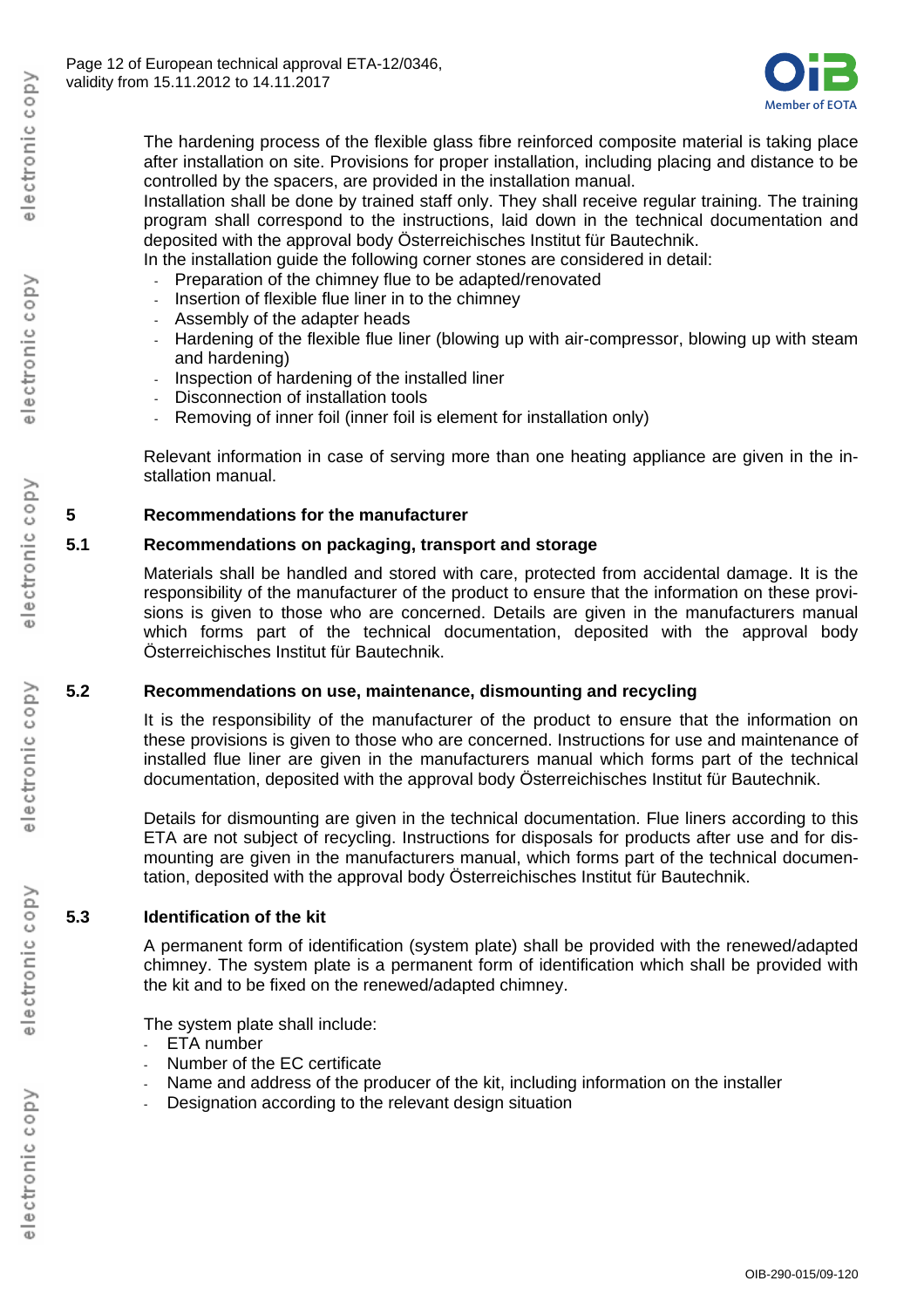

In case of use for chimneys serving more than one heating appliance (optional) this form shall include:

- Type and number of heating appliances
- Declaration of restriction to concerned fuel type
- Performance of heating appliance [kW] connectable at each level
- Inside set-up
- Dimension of collecting chimney (height and section)
- Dimension of connecting flue pipe (diameter and length)

Concerned information is included in technical documentation accompanying each delivered kit, when relevant.

On behalf of Österreichisches Institut für Bautechnik

The original document is signed by:

Rainer Mikulits Managing Director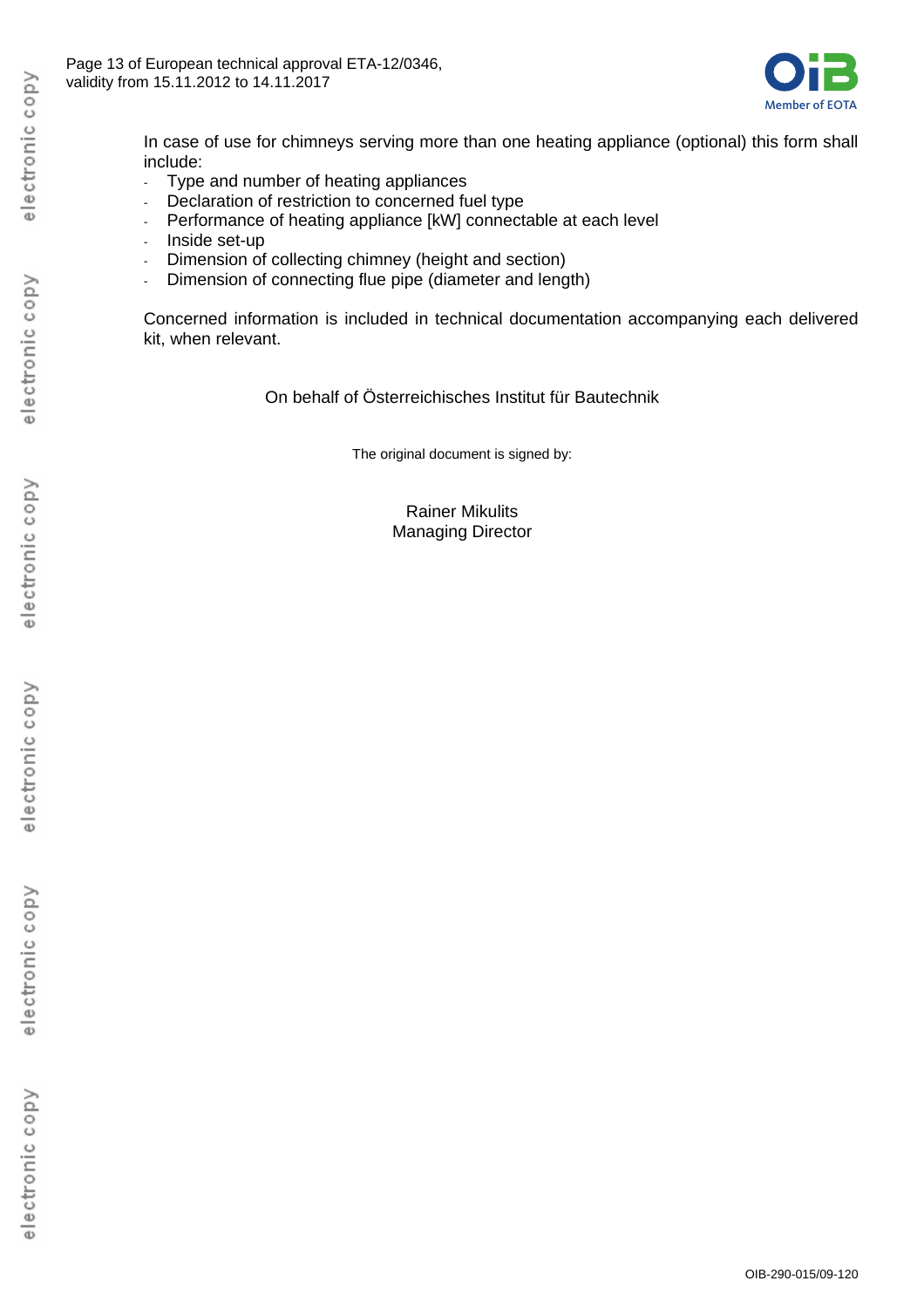



Note: Design situations given in 1a and 1b are representing similar situations for different cross sections of the chimney.

**FuranFlex® Annex 1** of European technical approval ETA-12/0346

Design situations for renovation or adaption of existing chimneys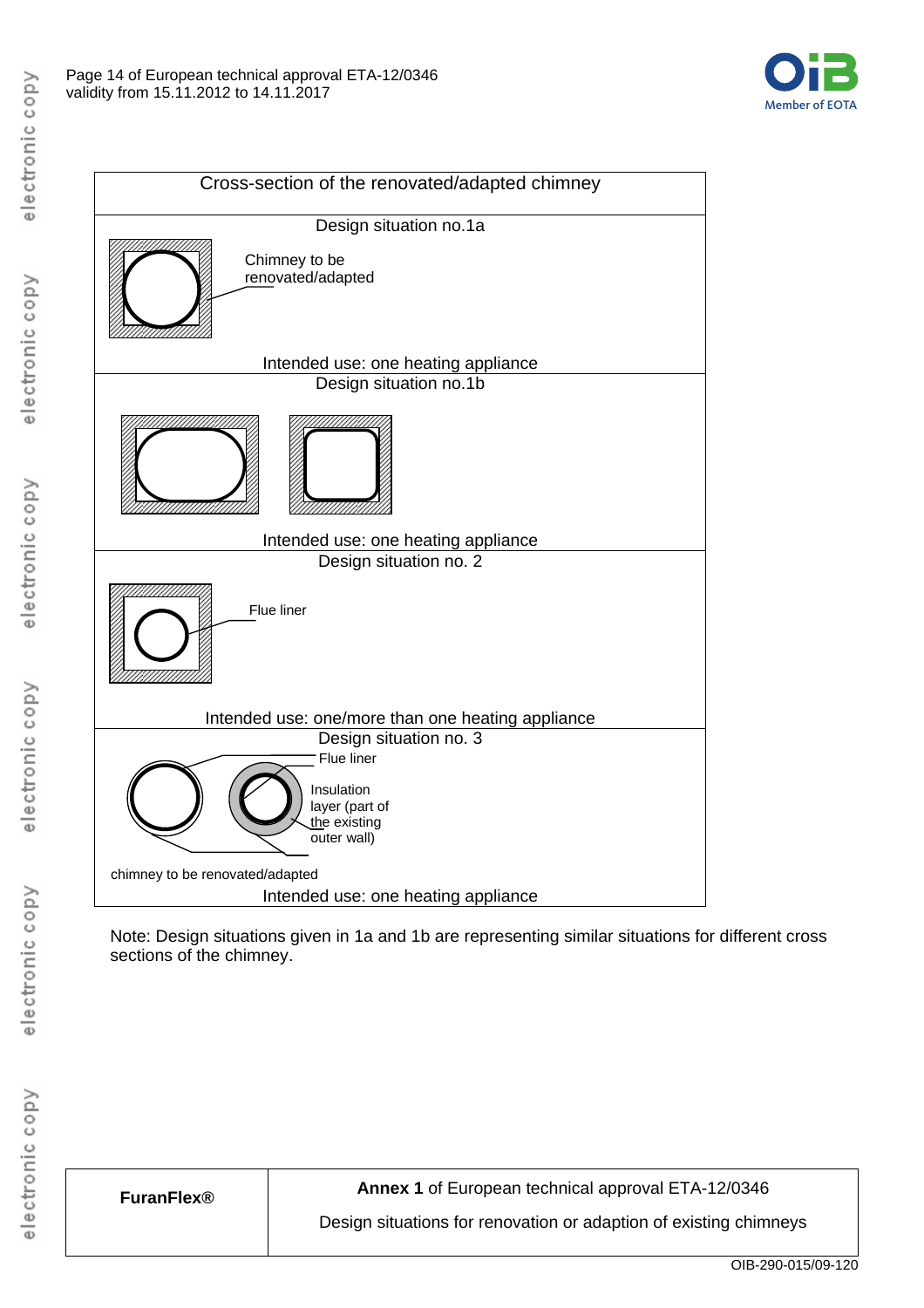#### Page 15 of European technical approval ETA-12/0346 validity from 15.11.2012 to 14.11.2017





Figure left: Example for non-vertical installation (design situation no. 2) Figure right: Example for concentric P1 configuration (design situation no. 2)

electronic copy

electronic copy

electronic copy

electronic copy

| <b>FuranFlex®</b> |
|-------------------|
|-------------------|

**FuranFlex® Annex 2** of European technical approval ETA-12/0346

Renovation or adaption of existing chimneys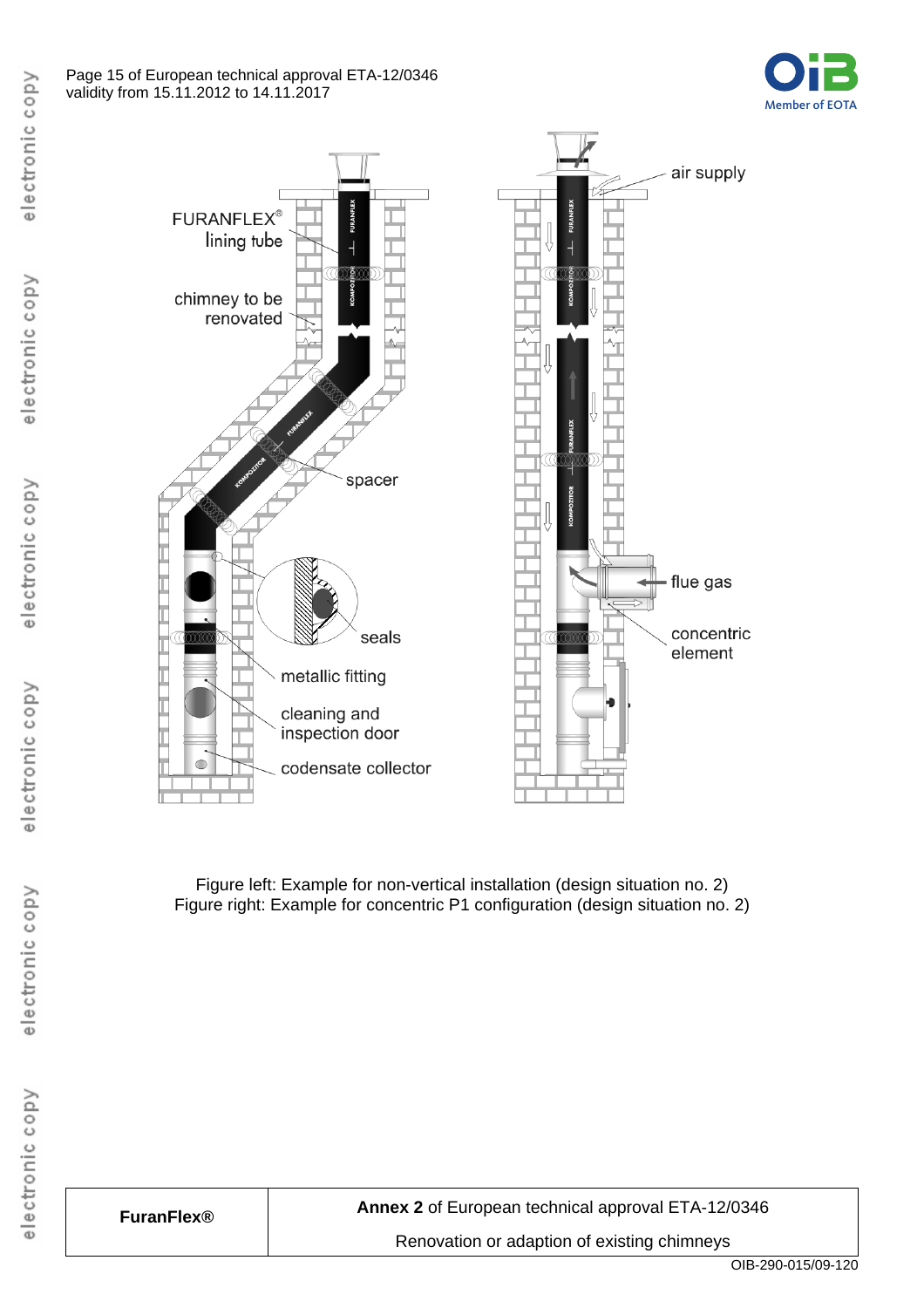



Example for more than one heating appliance application with classification N1

| <b>FuranFlex®</b> | Annex 2 of |
|-------------------|------------|
|                   | Renov      |

European technical approval ETA-12/0346 ation or adaption of existing chimneys